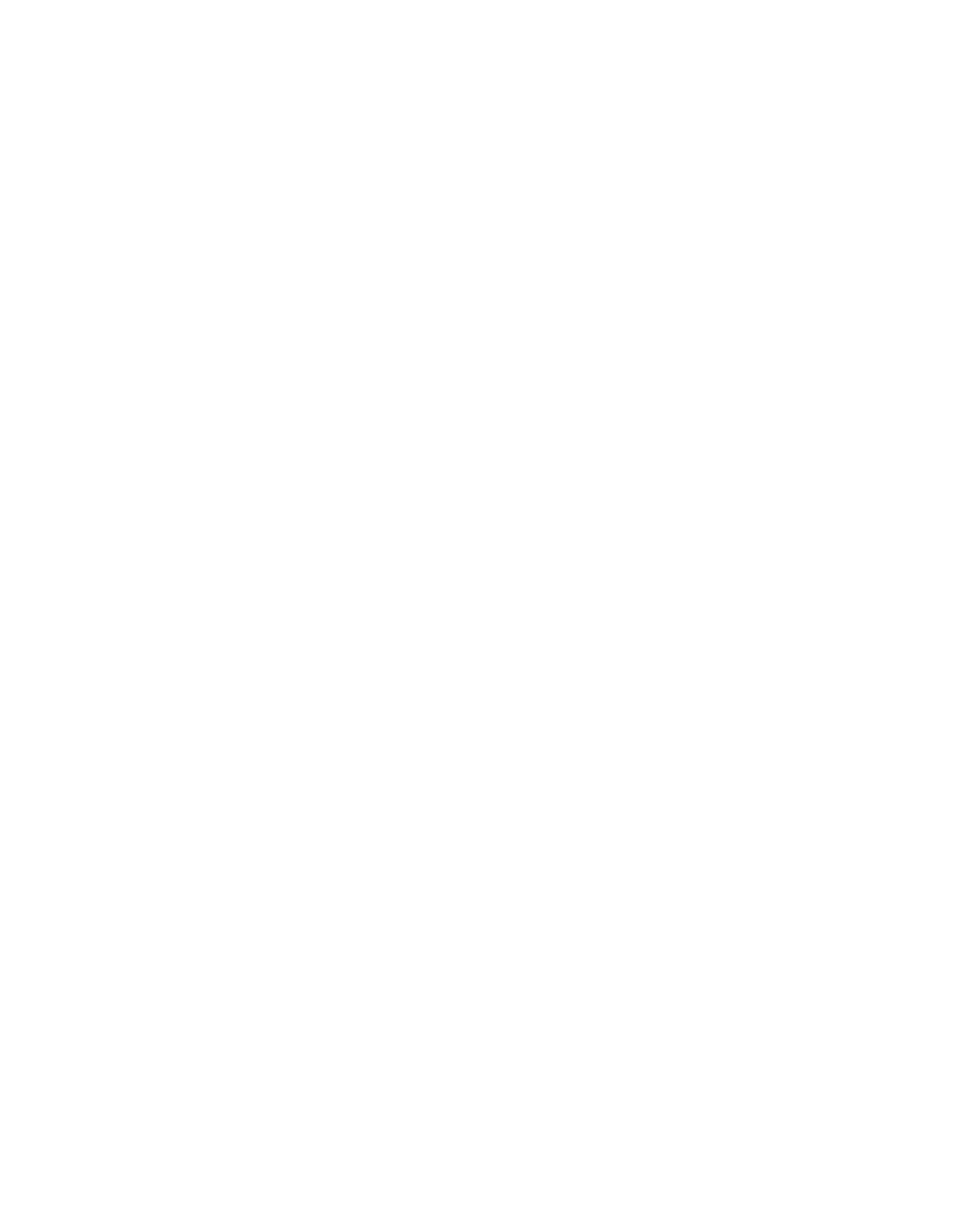### **ADDENDUM TO LEASE**

This Addendum to Lease made this \_\_\_\_\_ day of \_\_\_\_\_\_\_\_\_\_\_\_\_\_\_, 2018, by and between Rondys, Inc., a Washington corporation, hereinafter called "Lessor" or "Rondys", and the Port of Newport,a municipal corporation of the State of Oregon, hereinafter called "Lessee" or "Port".

#### RECITALS:

A. Previously, the parties hereto entered into a Lease Agreement dated June 25, 2012. The current lease expires June 24, 2022.

B. The parties hereto desire to modify and amend certain provisions of the existing Lease and enter into this agreement. The modifications to the lease dated June 25, 2012 are as set forth herein.

#### AGREEMENT:

1. The Lease provides that the Lessor may terminate the lease on the 2 acre site being used as gear storage upon written notice of one year that the lease for the 2 acre site is terminated. (as depicted on exhibit A) The parties acknowledge and agree that Lessor provided such notice to Lessee on June 25, 2018 and that the lease of the 2 acre site used as gear storage is terminated effective June 25, 2019 and as of such date the gear storage area is no longer under lease to the Port.

2. The parties acknowledge that Rondys, Inc. has development plans for the industrial zoned portion of the property (as such is designated on Newport zoning maps) and the parties agree that the lease on the industrial zoned property terminates effective 11:59 P.M. on September 30, 2018. Possession of that property is returned to sole possession of the Lessor as of that date. The Port may allow cars to park in an area near the gate of the Natural Gas plant (exhibit A) to have access to the bay for recreational purposes but the Port shall assume all risk of use and indemnify and hold Rondys harmless from any damage, including any attorney fees and costs incurred by Rondys in defending any claim, demand or lawsuit. This requirement is contractual. Rondys may terminate said use upon 30 days written notice to Port. It is agreed that Port is not paying any portion of the Lease payment to allow parking in this area and that use of the area is without charge.

3. The Lessor shall have the right to install, maintain and utilize utility lines and facilities on the property which remains under lease to Lessee. The right to place improvements on the property remaining under lease includes, but is not limited to, all nature of utilities and storm drain channels, water, sewer, cable, electricity and gas. These utilities are listed by way of example and not as a limitation. The Lessor shall also have the right to use all roads and accesses on the property remaining under lease.

4. The area necessary for wetland mitigation shall be removed from the Lease upon the execution of this agreement. Lessor shall provide access to this mitigation site. The mitigation site is depicted on exhibit A.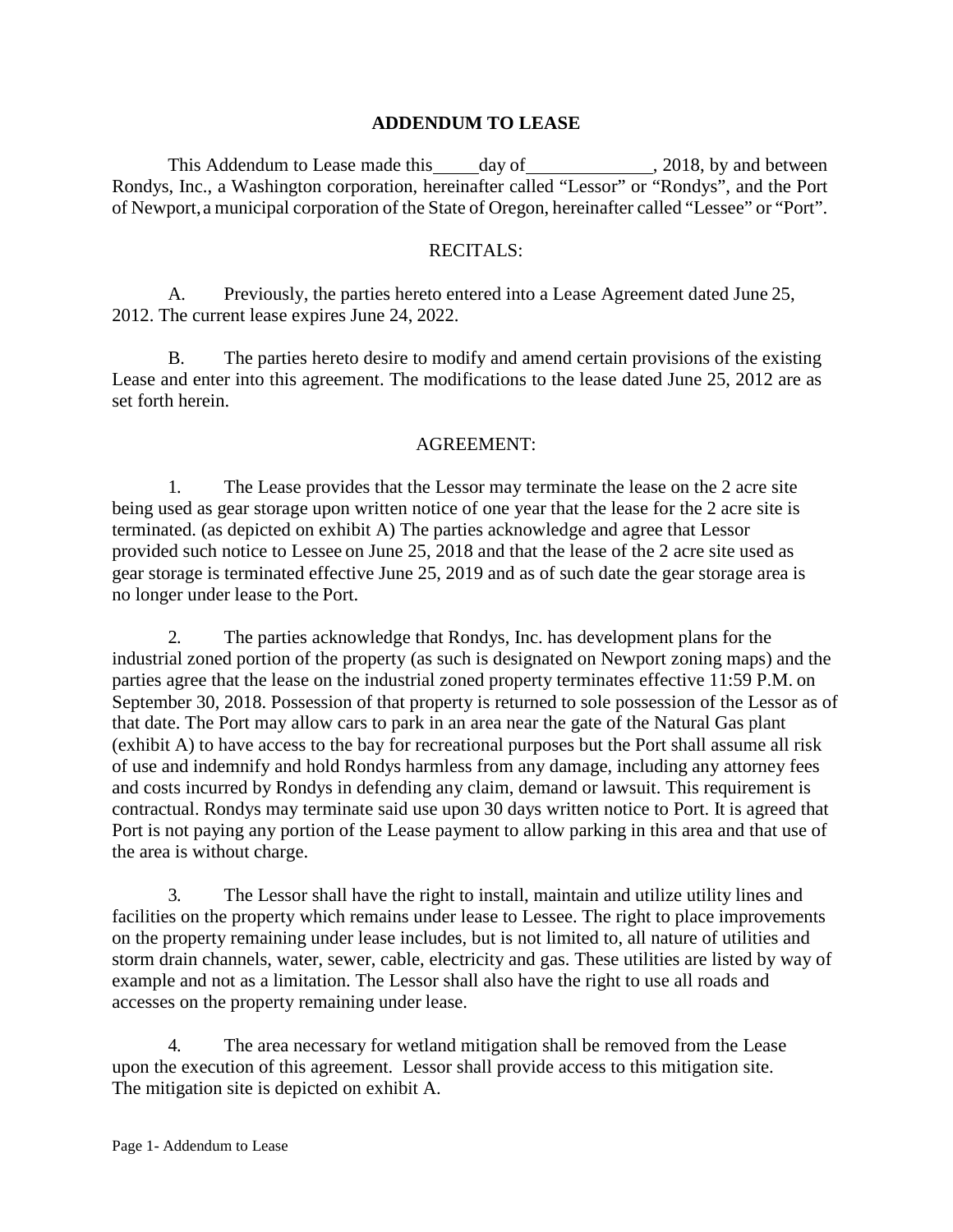5. Any portion of the property still remaining under the Lease may be released from the provisions of the Lease by Lessor giving Lessee not less than 180 days' written notice of the termination of an additional portion of property from the Lease.

6. Rondys will move and utilize the dredge spoils currently stored on the Leased property for the development of the industrial portion of the property. Rondys agrees to pay all royalties assessed by The State of Oregon for the material used. The Port of Newport agrees to complete a project that mutually benefits Rondys and the Port within 5 years of Rondys's payment of sand and gravel royalties to the State. The cost of such a project shall be equal to or greater than the cost of sand and gravel royalties paid to the State of Oregon for the material stored on the leased property during the development of the industrial portion of the property. The nature and scope of the project shall be mutually agreed upon in writing by Rondys and the Port, but may include such projects as completion of infrastructure to benefit the Rondys property or improvement of roadways to serve the Rondys property. If the Port fails to agree to and/or complete a project within the 5 years, the Port shall reimburse Rondys for the sand and gravel royalties at cost plus interest at the rate of 1.5% per annum from the date of this agreement. Payment shall be made within 90 days after written notice is given by Rondys that payment is due.

a.) In entering into this portion of the agreement, the parties mutually agree that the use of the materials on the property is beneficial to the Port because the development of the Rondys property will assist in facilitating economic use of the Port facilities. The property is also located within an urban renewal district and development will facilitate economic opportunity in the community.

b.) Sediment testing on the dredge material at McLean Point was conducted prior to dredging in 2009 and 2010. There was preliminary testing performed on the material onsite at McLean Point in 2014. The results of these tests indicate that the dredge spoils are clean and are free from hazardous materials; the Port represents that according to the best data available, the dredge material is clean. In the event hazardous materials are found or placed, the Port shall be solely responsible for any remediation of the hazardous material so placed at Port's expense.

c.) The Port shall indemnify and hold Rondys harmless from any claims, demands or liability under this Section 6. The Port's indemnification obligation under this paragraph with respect to any liability or expenses or expenses of whatsoever kind or nature, arising out of or in connection with the performance or non-performance of either party's respective obligation under this agreement, shall be no greater than \$1,000,000.00. This limitation on the Port's indemnification obligation shall be the same whether the actions or damages being indemnified are characterized as tortious or contractual in nature. The parties agree that they have mutually negotiated this limit of the Port's indemnification obligation. The agreement to indemnify and hold harmless is contractual.

Page 2- Addendum to Lease 7. There are piles of debris that have accumulated on the Leased property. The debris includes such things as concrete rubble and boulders. Any such debris that is deemed unusable by Rondys shall not be used or taken by Rondys but shall be removed by the Port prior to the termination of the lease. Rondys may negotiate with the Port to use any debris or material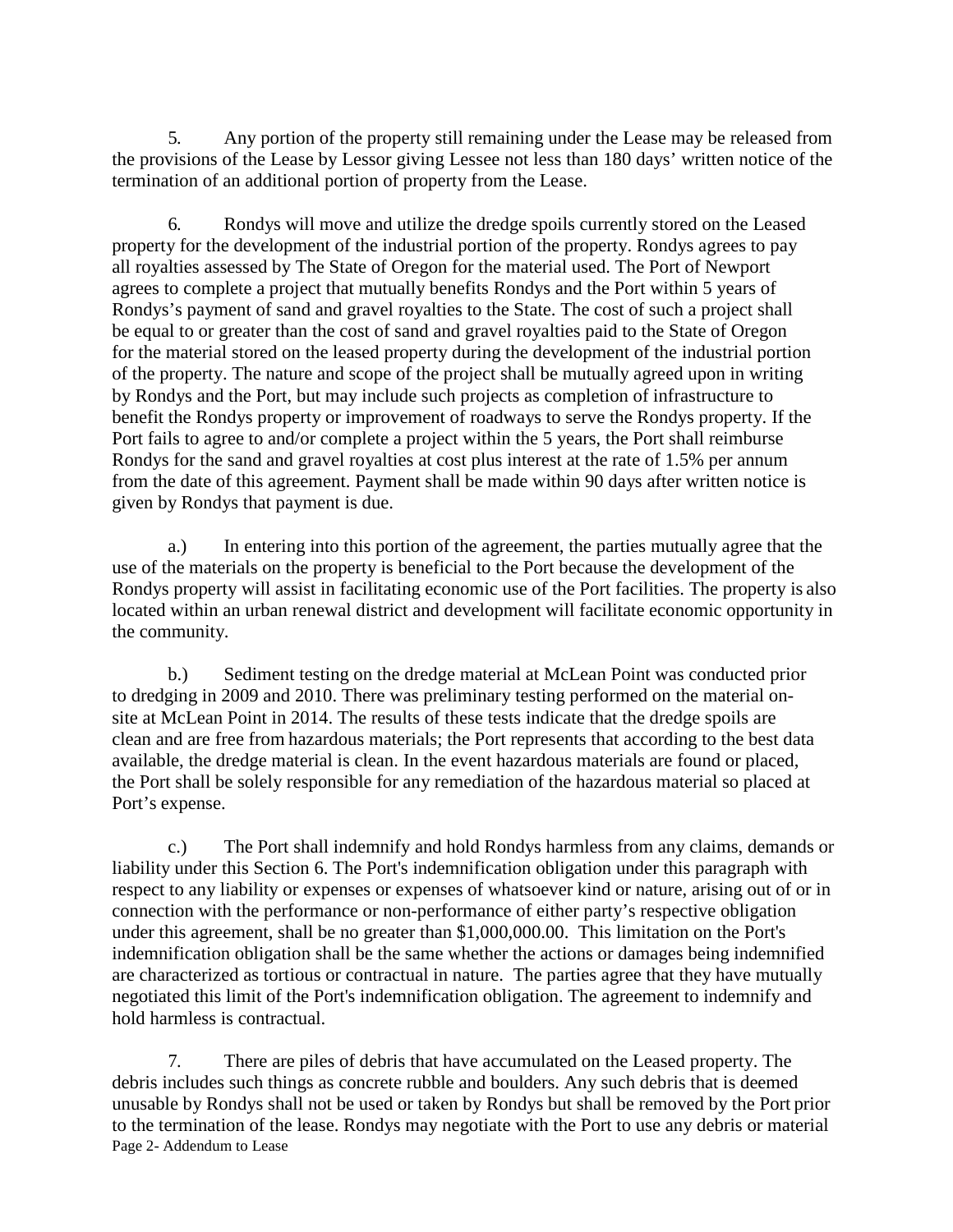that is owned by the Port if Rondys deems that material usable. In either case, Rondys shall notify the Port in writing of the debris Rondys desires to use or have removed. Said debris shall be removed within 60 days of said notice. If Rondys intends to use any material owned by the Port and has indicated that intent in writing, terms of use shall be negotiated within 60 days or the Port shall be deemed to have relinquished ownership of the material if it is not removed from Rondys property.

8. Section 9 of the Lease pertaining to the sale of property and right of first refusal is hereby deleted and revoked. Whether the property is sold and to whom it may be sold shall be within the sole discretion of the Lessor.

9. Except as specifically modified, the Lease Agreement dated June 25, 2012 is reaffirmed and ratified in all other respects.

IN WITNESS WHEREOF, the parties have entered into this agreement this day of , 2018.

**PORT OF NEWPORT RONDYS, INC.**

| By: $\overline{\phantom{a}}$                                              |                                                                                                                                                      | By: $\qquad \qquad$      |  |
|---------------------------------------------------------------------------|------------------------------------------------------------------------------------------------------------------------------------------------------|--------------------------|--|
| Its: $\frac{1}{\sqrt{1-\frac{1}{2}}\left(\frac{1}{2}-\frac{1}{2}\right)}$ |                                                                                                                                                      | Its:                     |  |
| <b>STATE OF OREGON</b>                                                    |                                                                                                                                                      |                          |  |
| County of Lincoln                                                         | SS.                                                                                                                                                  |                          |  |
|                                                                           |                                                                                                                                                      | of the Port of Newport,  |  |
|                                                                           | an ORS 777 municipal corporation, on behalf of the corporation.                                                                                      |                          |  |
|                                                                           |                                                                                                                                                      |                          |  |
|                                                                           |                                                                                                                                                      | NOTARY PUBLIC FOR OREGON |  |
|                                                                           |                                                                                                                                                      | My Commission Expires:   |  |
| <b>STATE OF OREGON</b>                                                    |                                                                                                                                                      |                          |  |
| County of Lincoln                                                         | $)$ ss.                                                                                                                                              |                          |  |
|                                                                           | This instrument was acknowledged before me this _______ day of __________________, 2018, by<br>The same of Rondys Inc., a Washington corporation, on |                          |  |
| behalf of the corporation.                                                |                                                                                                                                                      |                          |  |

NOTARY PUBLIC FOR OREGON My Commission Expires: